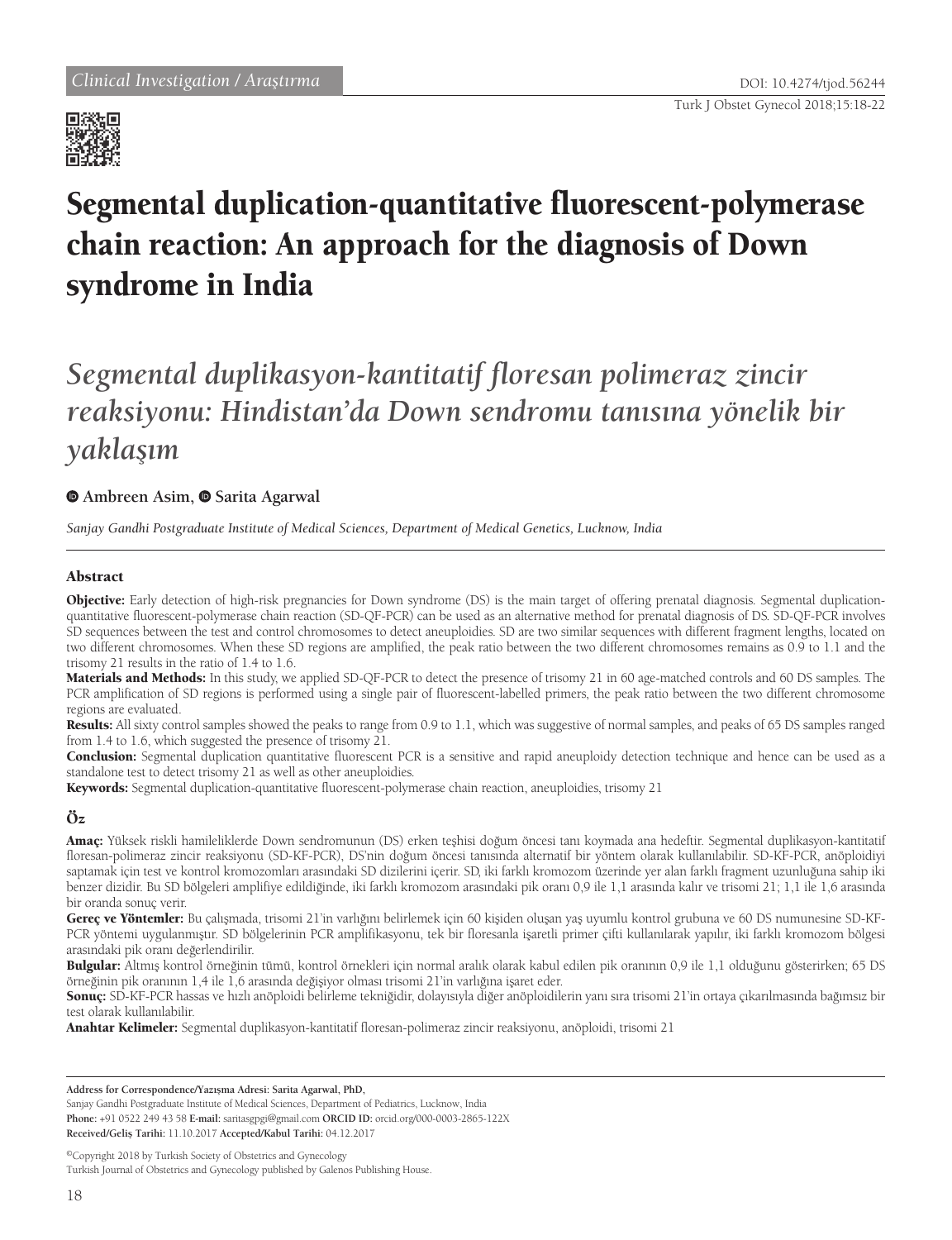#### Introduction

Trisomy 21 is the main cause of Down syndrome (DS) and it is associated with various other clinical phenotypes such as Alzheimer's disease, congenital heart diseases, cancers, Hirschsprung's disease, leukemias, epilepsy, sleep disorder, infertility-related issues, and a various nutrient deficiencies. The incidence of trisomy 21 is 1 in 1000 live births; however, it differs among ethnic groups<sup>(1)</sup>. According to National Down Syndrome Society survey, the life expectancy for individuals with DS is 55 years<sup>(2-4)</sup>. DS is associated with various characteristic facial features such as hypotonia, craniofacial abnormality, flat facial profile, excessive skin at the nape of neck, hypotonia, hyper flexibility of the joints, dysplasia of the pelvis, anomalous ears, dysplasia of the mid phalanx of fifth finger, and a transverse palmer crease (simian crease) in early infancy<sup>(4,5)</sup>. Besides these, the other common features include an upward slant to the eye, flat nasal bridge, short neck, abnormally shaped ears, and white spots on the iris of the eye (called Brushfield spots) (6). Most patients have mild-to-moderate intellectual disability. DS children can be prevented by offering a prenatal diagnosis to high-risk pregnancies. However, the sampling methods, chorionic villus sampling and amniocentesis are associated with a  $0.5$ -1% risk of miscarriage<sup>(7)</sup>. Soft markers such as small or absent nasal bone, increased thickness of the nuchal fold, and the presence of large ventricles are used to detect the risk of trisomy in ultrasound at 12 to 24 weeks of gestation<sup> $(6,8)$ </sup>. Cytogenic analysis is widely used as the gold standard method for offering a prenatal diagnosis. However, rapid aneuploidy testing methods such as fluorescent in situ hybridization (FISH), quantitative fluorescence-polymerase chain reaction (QF-PCR), and multiplex probe ligation assay (MLPA) are also routinely used for prenatal diagnosis in the laboratory $(4)$ . A novel technique, segmental duplication-QF-PCR (SD-QF-PCR) was established by Kong et al.<sup>(9)</sup> which involves SD sequences between test and control chromosomes to detect aneuploidies. SDs are two similar sequences with different fragment lengths, located on two different chromosomes. The method involves amplifying SD regions. When these sequences are amplified using a single pair of fluorescent-labelled primers, the peak ratio between the two different chromosomes remains as 0.9 to 1.1, and trisomy 21 results in the ratio of  $1.4$  to  $1.6^{(9,10)}$ .

#### Materials and Methods

The study included 60 patients with DS confirmed by karyotype (Figure 1) and 60 control samples after obtaining informed consent. Two milliliters of peripheral venous blood were collected in ethylenediaminetetraacetic acid from Sanjay Gandhi Postgraduate Institute of Medical Sciences, Lucknow, India. The study was approved by the institutional ethics committee (Sanjay Gandhi Postgraduate Institute of Medical Sciences, Lucknow, India) IEC code: 2014-140-PhD-79. The study was conducted in accordance with the code of Ethics of the World Medical Association (Declaration of Helsinki, 1975



**Figure 1.** Chromosome as visualized on conventional karyotyping. a) Normal chromosome 21 pair, b) Normal chromosome 22 pair, c) Trisomy 21 showing presence of extra allele



**Figure 2.** a) The ratios of the resulting peak obtained after normal or Down syndrome individuals, b) Ratios for normal and trisomy



**Figure 3.** Results of segmental duplication-quantitative fluorescent-polymerase chain reaction. a) Normal individuals showing all normal sized alleles, b) Patients with Down syndrome showing 1:2 peak ratio for markers 21/11 and 21/6, respectively

revised in 2000) for experiments in humans. Genomic DNA isolation was performed using the standard phenol-chloroform method followed by PCR amplification using primers obtained from elsewhere [Muthuswamy and Agorwal<sup>(10)</sup>]. The PCR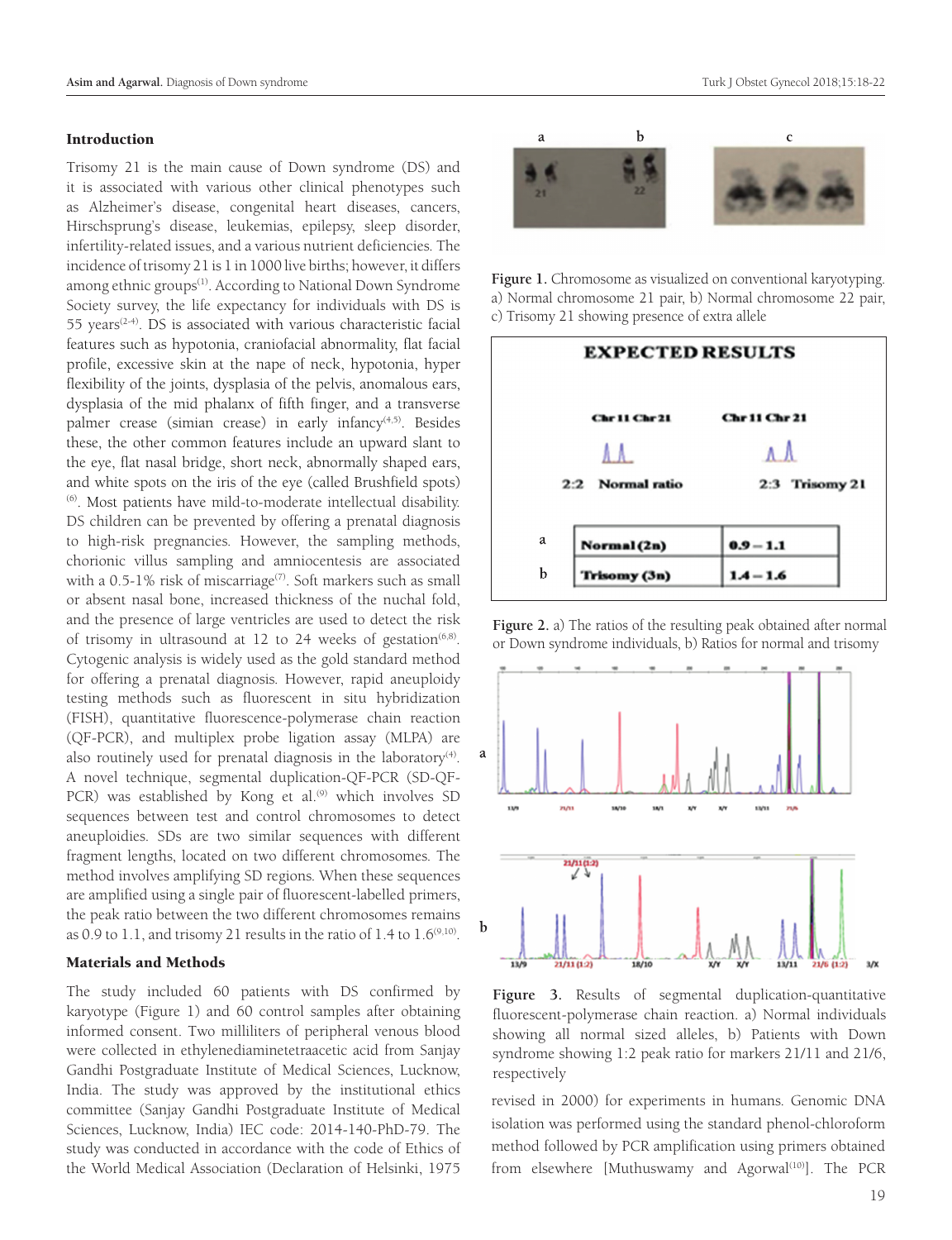conditions included initial denaturation at 95 °C for 5 minutes, followed by 35 cycles of 30 seconds at 95 °C, 30 seconds at 60 °C, and 30 seconds at 72 °C, and a final extension step at 72 °C for 10 minutes<sup>(9,10)</sup>. Amplified PCR products (2  $\mu$ L) were denatured with 8 µL HiDI and 0.5 µL LIZ at 95 °C for 5 minutes and loaded onto the genetic analyzer (ABI 310 Genetic Analyzer, Applied Biosystems). On the basis of the area acquired by the peak, the relative peak signal ratios were calculated. The expected value for a normal and trisomic sample are 0.9 to 1.1 and 1.4 to 1.6, respectively.

#### **Statistical Analysis**

Statistical analysis was not required.

#### Results

SD-QF-PCR confirmed all 60 patients with DS to be positive for trisomy 21. Figure 2a shows the resulting peak in the case of euploids, the expected value was between 0.9 to 1.1, whereas for the trisomy, the value changes to 1.4 to 1.6, confirming the presence of an extra region. Figure 2b shows the expected value of the ratio for euploid, monosomy, and trisomy samples. Figure 3a shows the electropherogram obtained after SD-QF-PCR for euploid samples showing a normal allele ratio for both the markers, 21/11 and 21/6. Figure 3b shows the electropherogram obtained after SD-QF-PCR for trisomy patient samples showing values between 1.4 to 1.6 for markers 21/11 and 21/6, respectively, confirming the presence of DS.

#### **Discussion**

The study aimed to confirm the use of SD-QF-PCR as an alternative method for postnatal diagnosis of DS, as well being usable for prenatal diagnosis. We recruited 60 age-matched controls and 60 DS samples and checked these samples for the presence of trisomy through the amplification of SD regions using a single pair of fluorescent-labelled primers. The peak ratio between the two different chromosome regions were evaluated. For euploid samples, the expected value was found to be between 0.9 and 1.1, and the expected value for trisomy 21 cases was found to be between 1.4 and 1.6. All samples were correctly diagnosed using the SD-QF-PCR method and the accuracy of the markers was found as 100%. SD-QF-PCR offers various advantages over other molecular based methods for both prenatal and post natal diagnosis of DS. Table 1 shows the list of all the techniques used for the diagnosis of Down syndrome. Cytogenetic analysis of metaphase chromosomes is performed on metaphase-stage fetal cells on amniotes creating unique banding patterns on the chromosomes. However, cytogenetic analysis is a time-consuming method and labor intensive<sup>(4,9-11)</sup>. MLPA can also be employed to evaluate the copy number of DNA sequences and offers a number of advantages such as simplicity of use, cost effectiveness, and requires a very short time for diagnosis. MLPA is divided into four steps: DNA denaturation, hybridization probe ligation, PCR amplification. After PCR amplification, the amplified products are loaded onto

the genetic analyzer for capillary electrophoresis. The overnight hybridization step in this method makes MLPA labor intensive. However, MLPA is unable to detect low level mosaicism. The major drawback of MLPA is that it offers mosaicism or maternal cell contamination. MLPA also uses labeled probes, which are quite expensive, thus making this method costly<sup>(12,13)</sup>. The most widely used method for prenatal diagnosis is FISH, which is performed on interphase nuclei, using chromosome-specific fluorescent-labelled probes. The main drawback of FISH is that it is a low throughput method, involving hybridization of fluorescently-labelled chromosome-specific DNA<sup>(4)</sup>. In addition, sometimes diffuse signals are seen in the case of interphase chromosome<sup>(14-17)</sup>. An alternative method, QF-PCR is a short tandem repeat-based marker approach, which is present on chromosome 21, and by using these markers we can detect trisomy in 86.67% of cases with only two markers, and further, using a larger number of markers can increase the reliability of the test. Thus, QF-PCR is a robust, sensitive, and an automated technique that can handle many samples at a time. The main advantage of this techniques is that the diagnosis can be given within 12 hours<sup>(4)</sup>. Non-disjunction of parental origin can also be detected simultaneously. However, QF-PCR fails to detect mosaicism and various ploidy levels. However, these problems were overcome by the SD-QF-PCR method, in which various ploidy levels and maternal contamination can easily be detected. Thus, SD-QF-PCR is robust and cheaper than the above-mentioned methods. It is much faster approach than all the above-mentioned assays because the diagnosis can be given within 12 hours. The present report confers the use of SD-QF-PCR for rapid detection of aneuploidies for developing countries such as India. SD-QF-PCR can act as a standalone test for the detection of DS as well as other ploidy levels including monosomies. Furthermore, the present study, which was conducted in prenatal samples using genomic DNA from patients with DS, reported the sensitivity of this technique as 100%. Similar studies should also be conducted in prenatal samples from high-risk pregnancies for aneuploidies, which will further establish this technique as an alternative standalone test for the prenatal diagnosis of aneuploidies.

#### **Study Limitations**

The present study was conducted in postnatal samples, however, SD-QF-PCR method should also be subjected in prenatal samples of DS as well.

#### Conclusion

The primary target of prenatal diagnosis is the early detection of high-risk pregnancies for DS. The choice after prenatal diagnosis of DS as to whether a pregnancy should continue a is a complex process because it involves various socio-economic factors. The risk for fetal trisomy can be evaluated on the basis of various factors such as prior family history, maternal age, fetal ultrasound makers, and biochemical tests of maternal serum. Women who are identified as high-risk carriers can receive genetic counseling and other additional tests such as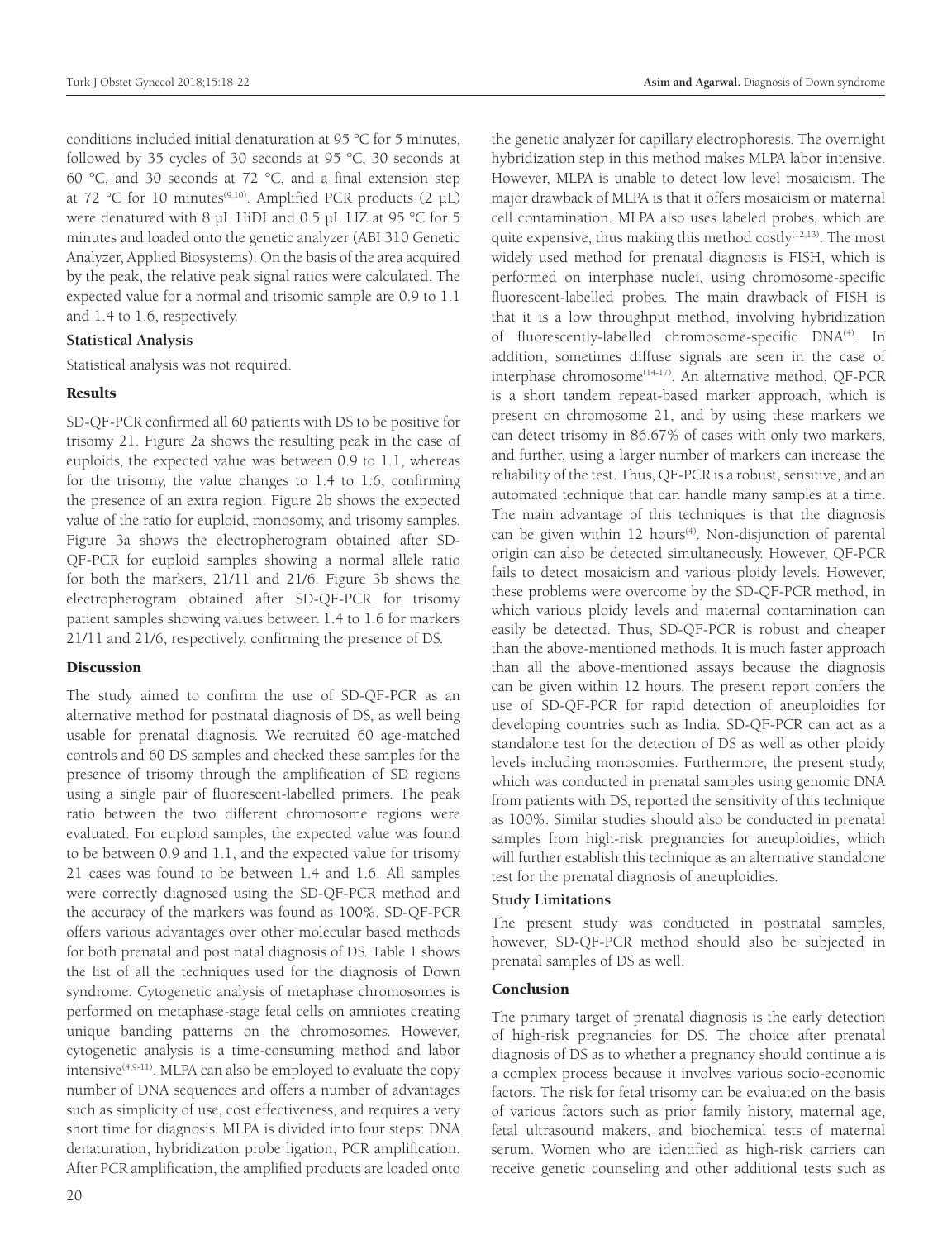| Method                                                   | Description                                                                                                                                                                                                                                                                                                                                                                                | Advantages                                                                                                                                                                                                                                                                                     | Disadvantages                                                                                                                                                                                                                                                                                                                                                                                                                                 |
|----------------------------------------------------------|--------------------------------------------------------------------------------------------------------------------------------------------------------------------------------------------------------------------------------------------------------------------------------------------------------------------------------------------------------------------------------------------|------------------------------------------------------------------------------------------------------------------------------------------------------------------------------------------------------------------------------------------------------------------------------------------------|-----------------------------------------------------------------------------------------------------------------------------------------------------------------------------------------------------------------------------------------------------------------------------------------------------------------------------------------------------------------------------------------------------------------------------------------------|
| Cytogenetics analysis                                    | Giemsa banding is performed on fetal cells<br>at metaphase stage on amniocytes (grown in<br>vitro) or CVS                                                                                                                                                                                                                                                                                  | Suitable for low income countries<br>where physicians can be presumed<br>to have acquired a high level of<br>diagnostic skill in the absence of<br>laboratory services                                                                                                                         | Time consuming<br>Resolution of special importance for the<br>detection of structural abnormalities may be<br>quite low as the spontaneous dividing cells<br>are more condensed than those obtained<br>after cell culture in vitro<br>In CVS, occurrence of confined placental<br>mosaicism and occurrence of aberrant cells<br>that do not represent the status of fetus.<br>Chances of giving a false positive and false<br>negative result |
| Fluorescence in situ<br>hybridization                    | FISH involves hybridization of selected<br>chromosome-specific DNA sequences that<br>have been labeled with fluorescent dye to<br>chromosome preparation. The fluorescent-<br>labeled sequences stick to corresponding<br>DNA of chromosome and can be visualized<br>under microscope                                                                                                      | Uses smaller probes thus the<br>signals appear to be more distinct<br>as dots<br>Uses higher number of interphase<br>nuclei for analysis, so the problem<br>of any suspected mosaicism is<br>resolved                                                                                          | Sometimes diffuse signals are obtained<br>because it uses chromosome at interphase<br>stage which appears less condense than those<br>of metaphase<br>Time consuming since it involves preparation<br>of slides, fluorescent microscopy and spot<br>counting (~30 min per sample is expected).<br>Maternal and fetal XX is not distinguished<br>by FISH                                                                                       |
| fluorescent-polymerase<br>chain reaction<br>Quantitative | Involves amplification and detection of STR<br>using fluorescently labeled primers. The<br>product is thus visualized and quantified<br>as peak areas of respective length using an<br>automated DNA sequencer with Gene Scan<br>software                                                                                                                                                  | Highly reliable and reproducible.<br>Chances of getting false negative<br>and false positive cases are rare.<br>Faster approach because it can give<br>the diagnosis within 24 hours                                                                                                           | Poses a challenge in the case of mosaicism.<br>While testing sex chromosome abnormalities<br>samples from normal XX female may<br>show homozygous QF-PCR pattern<br>indistinguishable from those produced by<br>sample with single X as in Turner syndrome                                                                                                                                                                                    |
| ogous sequence<br>quantification<br>Paral                | A PCR-based method for the detection of<br>targeted chromosome number abnormalities,<br>based on the use of paralogous genes.<br>Paralogous sequences have high degree of<br>sequence identity but accumulate nucleotide<br>substitution in a locus specific manner. These<br>differences are called as paralogous sequence<br>mismatches, which can be quantified using<br>pyrosequencing | The first-generation design of<br>the test requires 10 separate<br>PCR reactions per sample, which<br>significantly reduces the sample<br>throughput and increases the<br>probability of handling errors<br>It can handle 30-40 samples per<br>day and report results in less than<br>48 hours | Expensive when compared with others.<br>Required a skilled bioinformatics analysis                                                                                                                                                                                                                                                                                                                                                            |
| Multiplex probe<br>ligation assay                        | MLPA is based on hybridization and PCR.<br>Divided into 4 phases: DNA denaturation,<br>hybridization of probe to the complementary<br>target sequence, probe ligation and PCR<br>amplification of ligated probe. These<br>amplified products are analyzed through<br>capillary electrophoresis                                                                                             | Very short time for diagnosis (2-4<br>days)<br>Relatively low costs                                                                                                                                                                                                                            | Unable to exclude low level placental and<br>true mosaicism                                                                                                                                                                                                                                                                                                                                                                                   |
| Next generation<br>sequencing                            | Clonally amplified DNA templates are<br>sequenced in a massively parallel. It provides<br>a digital quantitative information, in that each<br>sequence is read is a countable "sequence<br>tag" representing an individual clonal DNA<br>template or a single DNA molecule                                                                                                                 | The current time for sample<br>processing, sequencing, and data<br>interpretation in experienced<br>hands is 5 to 8                                                                                                                                                                            | The cost of sequencing is approximately<br>\$700-\$1000 per sample.<br>Complex data analysis                                                                                                                                                                                                                                                                                                                                                  |

Table 1. Description of techniques for diagnosis of Down syndrome Ambreen et al.<sup>(4)</sup>